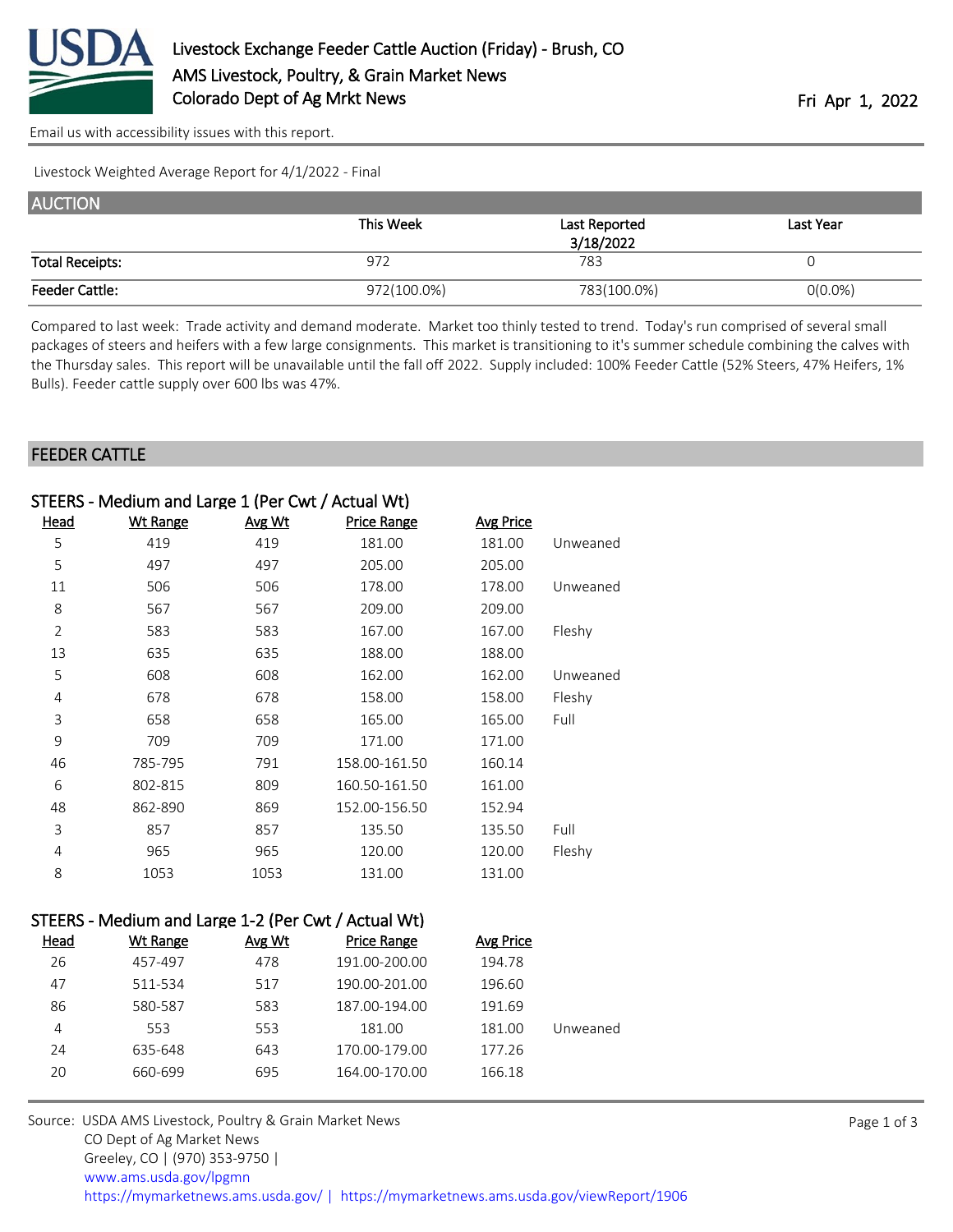

|                | Email us with accessibility issues with this report. |        |                                                      |                  |          |  |
|----------------|------------------------------------------------------|--------|------------------------------------------------------|------------------|----------|--|
| 5              | 758-768                                              | 762    | 141.00-151.00                                        | 146.97           |          |  |
|                | STEERS - Large 1 (Per Cwt / Actual Wt)               |        |                                                      |                  |          |  |
| <b>Head</b>    | <b>Wt Range</b>                                      | Avg Wt | <b>Price Range</b>                                   | <b>Avg Price</b> |          |  |
| 2              | 683                                                  | 683    | 171.00                                               | 171.00           |          |  |
|                | STEERS - Large 2 (Per Cwt / Actual Wt)               |        |                                                      |                  |          |  |
| Head           | <b>Wt Range</b>                                      | Avg Wt | <b>Price Range</b>                                   | <b>Avg Price</b> |          |  |
| 4              | 589                                                  | 589    | 163.00                                               | 163.00           |          |  |
|                | STEERS - Medium 1 (Per Cwt / Actual Wt)              |        |                                                      |                  |          |  |
| <b>Head</b>    | <b>Wt Range</b>                                      | Avg Wt | <b>Price Range</b>                                   | <b>Avg Price</b> |          |  |
| 3              | 618                                                  | 618    | 170.00                                               | 170.00           |          |  |
|                | STEERS - Small 2 (Per Cwt / Actual Wt)               |        |                                                      |                  |          |  |
| <u>Head</u>    | <b>Wt Range</b>                                      | Avg Wt | <b>Price Range</b>                                   | <b>Avg Price</b> |          |  |
| 9              | 432                                                  | 432    | 130.00                                               | 130.00           |          |  |
| 24             | 518                                                  | 518    | 127.50                                               | 127.50           |          |  |
|                | HEIFERS - Medium and Large 1 (Per Cwt / Actual Wt)   |        |                                                      |                  |          |  |
| <u>Head</u>    | <b>Wt Range</b>                                      | Avg Wt | <b>Price Range</b>                                   | <b>Avg Price</b> |          |  |
| 19             | 522                                                  | 522    | 187.00                                               | 187.00           |          |  |
| 48             | 567-569                                              | 568    | 170.00-181.00                                        | 177.32           |          |  |
| 38             | 608-619                                              | 614    | 163.00-168.00                                        | 165.57           |          |  |
| 22             | 652-662                                              | 659    | 151.00-154.00                                        | 153.06           |          |  |
| $\overline{4}$ | 670                                                  | 670    | 141.00                                               | 141.00           | Fleshy   |  |
| 18             | 703-735                                              | 717    | 144.00-147.00                                        | 145.63           |          |  |
| $\overline{2}$ | 725                                                  | 725    | 146.00                                               | 146.00           | Fleshy   |  |
| 15             | 751-762                                              | 758    | 139.50-145.50                                        | 144.04           |          |  |
| 62             | 907                                                  | 907    | 137.25                                               | 137.25           |          |  |
|                |                                                      |        | HEIFERS - Medium and Large 1-2 (Per Cwt / Actual Wt) |                  |          |  |
| <b>Head</b>    | <b>Wt Range</b>                                      | Avg Wt | <b>Price Range</b>                                   | <b>Avg Price</b> |          |  |
| $11\,$         | 386                                                  | 386    | 187.00                                               | 187.00           |          |  |
| 3              | 447                                                  | 447    | 180.00                                               | 180.00           |          |  |
| 4              | 436                                                  | 436    | 170.00                                               | 170.00           | Unweaned |  |
| 34             | 496                                                  | 496    | 178.00                                               | 178.00           |          |  |
| 12             | 505-528                                              | 511    | 169.50-175.00                                        | 170.92           |          |  |
| 10             | 575-593                                              | 582    | 161.00-166.00                                        | 163.96           |          |  |
| 12             | 628-639                                              | 636    | 150.00-161.00                                        | 152.71           |          |  |
| 6              | 679                                                  | 679    | 147.00                                               | 147.00           |          |  |
|                |                                                      |        |                                                      |                  |          |  |